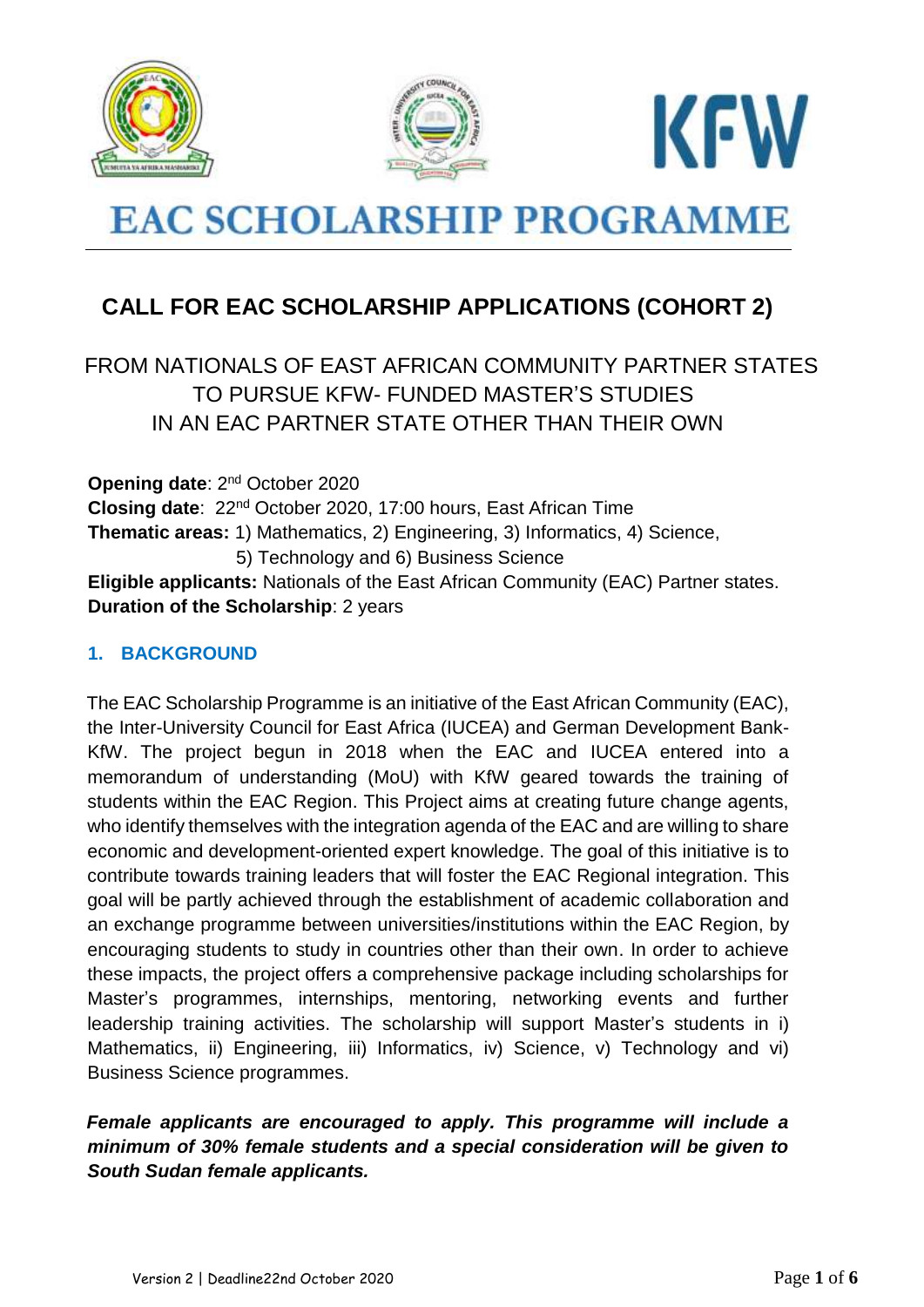IUCEA hereby invites applications from students who are citizens of the East African Community (EAC) Partner States (Burundi, Kenya, Rwanda, South Sudan, Tanzania and Uganda) to apply for cohort 2 of the KfW- funded Master's Scholarships.

#### **2. OBJECTIVE**

The objective of the programme is to train Master's scholars who will serve as *change agents* for regional economic development and integration in the EAC.

#### **3. SCHOLARSHIP DESIGN**

The project offers financial support to academically skilled and disadvantaged Master's students with the main focus on priority areas. Women and persons with disabilities are encouraged to join the programme. Up to 60 scholarships are available this year.

The scholarship covers:

- a) **University tuition fees**: payable directly to the university according to an official invoice;
- b) **Stipend:** EUR380 per month to support living expenses including housing, food, utilities, local transportation and settlement expenses;
- c) **Allowances for study materials and research**: EUR 1,500 one- off allowance;
- d) **Medical insurance**; and
- e) **Extracurricular events**: at least one event per year.

#### **The students shall be required to apply to study in another EAC country (not their country of origin).**

At the Universities/Institutions, mentors will be selected in order to support the students during the time of study and research. With the help of integrated internships, and extra-curricular activities, practical learning will be ensured through the universities and public-private partnerships undertakings. IUCEA will support the Universities/Institutions in the selection of the mentors and facilitation of the internships during the implementation of the Master's programmes.

The financial cooperation arrangement shall finance the first three cohorts of approximately 157 Master's students over their full study time of 2 years. After the first cohort has completed the studies, an independent evaluation of the level of attainment of the objectives of the project will be carried out, with the desirable impact being assessed.

The students will take part in extracurricular events at minimum of one event-visit per year per student. These could be networking events with representatives from political and socio-economic spheres, whereby training on regional integration topics and other subjects based seminars are organized.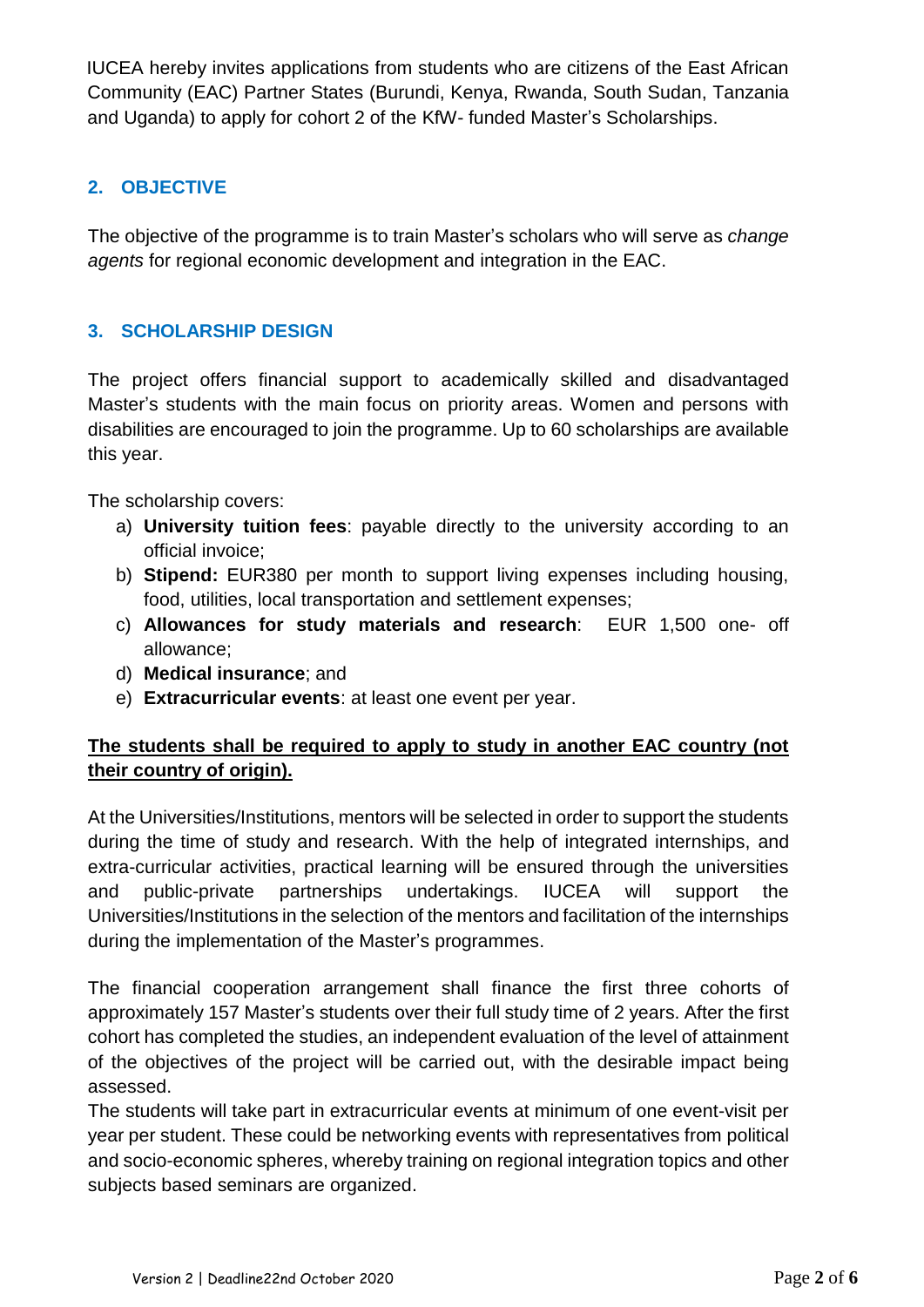#### **4. ELIGIBLE PROGRAMMES**

Students will apply for the following programmes. Please ensure that you have applied for a programme in a university outside your country of origin.

| #              | <b>Programmes</b>                                                         | <b>Thematic</b><br>Area    | <b>University/</b><br><b>Institution</b>     | <b>Country</b> |
|----------------|---------------------------------------------------------------------------|----------------------------|----------------------------------------------|----------------|
| 1              | Master of Science in Advanced Manufacturing<br>and Automation Engineering | Engineering                | Dedan Kimathi<br>University of<br>Technology | Kenya          |
| $\overline{2}$ | Master of Science in Leather Technology                                   | Technology                 |                                              |                |
| 3              | Master of Science in Food Science &<br>Technology                         | Technology                 |                                              |                |
| 4              | Master of Science in Geothermal Energy<br>Technology                      | Technology                 |                                              |                |
| 5              | Master of Science in Physics                                              | Science                    | Kenyatta University                          |                |
| 6              | Master of Science in Biotechnology                                        | Science                    |                                              |                |
| $\overline{7}$ | Master of Science in Crop Protection (Plant<br>Pathology)                 | Science                    |                                              |                |
| 8              | Master of Science in Integrated Soil Fertility<br>Management              | Science                    |                                              |                |
| 9              | Master of Science in Applied Mathematics                                  | <b>Mathematics</b>         |                                              |                |
| 10             | Master of Science in Entrepreneurship                                     | <b>Business</b><br>Science |                                              |                |
| 11             | Master of Business Administration with I.T                                | <b>Business</b><br>Science | Kibabii University                           |                |
| 12             | Master of Science in Human Resource<br>Management                         | <b>Business</b><br>Science |                                              |                |
| 13             | Master of Business Administration                                         | <b>Business</b><br>Science |                                              |                |
| 14             | Master of Science in ICT                                                  | Informatics                |                                              |                |
| 15             | Master of Science in Meteorology                                          | Science                    | University of Nairobi                        |                |
| 16             | Master of Art in Microfinance                                             | <b>Business</b><br>Science | <b>INES-Ruhengeri</b>                        | Rwanda         |
| 17             | Master of science in Taxation                                             | <b>Business</b><br>Science |                                              |                |
| 18             | Master of Science in Conservation and Natural<br>Resources Management     | Science                    | Kyambogo<br>University                       | Uganda         |
| 19             | Master of Science in Physics                                              | Science                    |                                              |                |
| 20             | Master of Public Infrastructures Management                               | <b>Business</b><br>Science | <b>Makerere University</b>                   |                |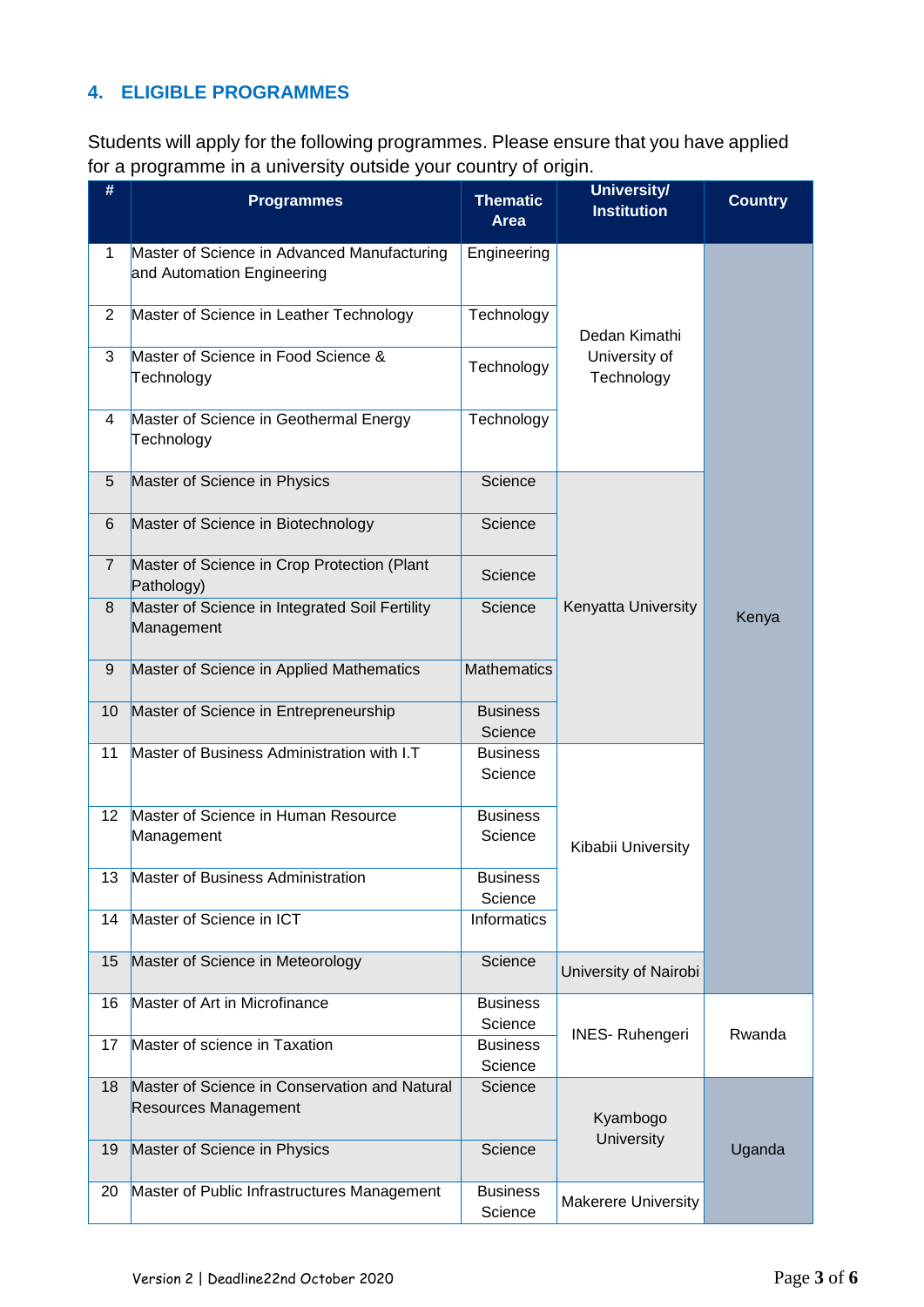| #  | <b>Programmes</b>                                                         | <b>Thematic</b><br><b>Area</b> | University/<br><b>Institution</b>                       | <b>Country</b> |
|----|---------------------------------------------------------------------------|--------------------------------|---------------------------------------------------------|----------------|
| 21 | Master of Science in Zoology, Entomology and<br><b>Fisheries Science</b>  | Science                        |                                                         |                |
| 22 | Master of Science in Statistics                                           | <b>Business</b><br>Science     |                                                         |                |
| 23 | Master of Science in Technology, Innovation<br>and Industrial Development | Technology                     |                                                         |                |
| 24 | Master of Science in Mechanical Engineering                               | Engineering                    |                                                         |                |
| 25 | Master of Science in Quantitative Economics                               | <b>Business</b><br>Science     |                                                         |                |
| 26 | Master of Science in Biology                                              | Science                        | <b>Mbarara University</b><br>of Science &<br>Technology |                |
| 27 | Master of Science in Chemistry                                            | Science                        |                                                         |                |
| 28 | Master of Science in Medical Lab science                                  | Science                        |                                                         |                |
| 29 | Master of Business Management                                             | <b>Business</b><br>Science     | Moshi Co-operative<br>University                        |                |
| 30 | Master of Arts in Cooperative and Community<br>Development                | <b>Business</b><br>Science     |                                                         |                |
| 31 | Master of Arts in Procurement and Supply<br>Management                    | <b>Business</b><br>Science     |                                                         |                |
| 32 | Master of Science in Irrigation Engineering and<br>Management             | Engineering                    | Sokoine University of<br>Agriculture                    | Tanzania       |
| 33 | Master of Science in Information Technology                               | <b>Informatics</b>             | University of<br>Dodoma                                 |                |
| 34 | Master of Science in Mathematics                                          | Mathematics                    |                                                         |                |
| 35 | Master of Science in Chemistry                                            | Science                        |                                                         |                |
| 36 | Master of Science in Petroleum Geo- Sciences                              | Science                        |                                                         |                |

#### **5. ELIGIBILITY CRITERIA**

The minimum requirements for qualification into the programme are:

- a) Be a citizen of a partner state of the East African Community;
- b) Possess the required academic qualifications for admission to the programme (at least at the level of Upper Second Class Honours or "Distinction" as applicable;
- c) Submit a motivation letter in English (with not more than 500 words) as follows:
	- *well written (grammatically and professionally)*
	- *Demonstrates a convincing motivation for wanting to pursue the Master's Programme chosen*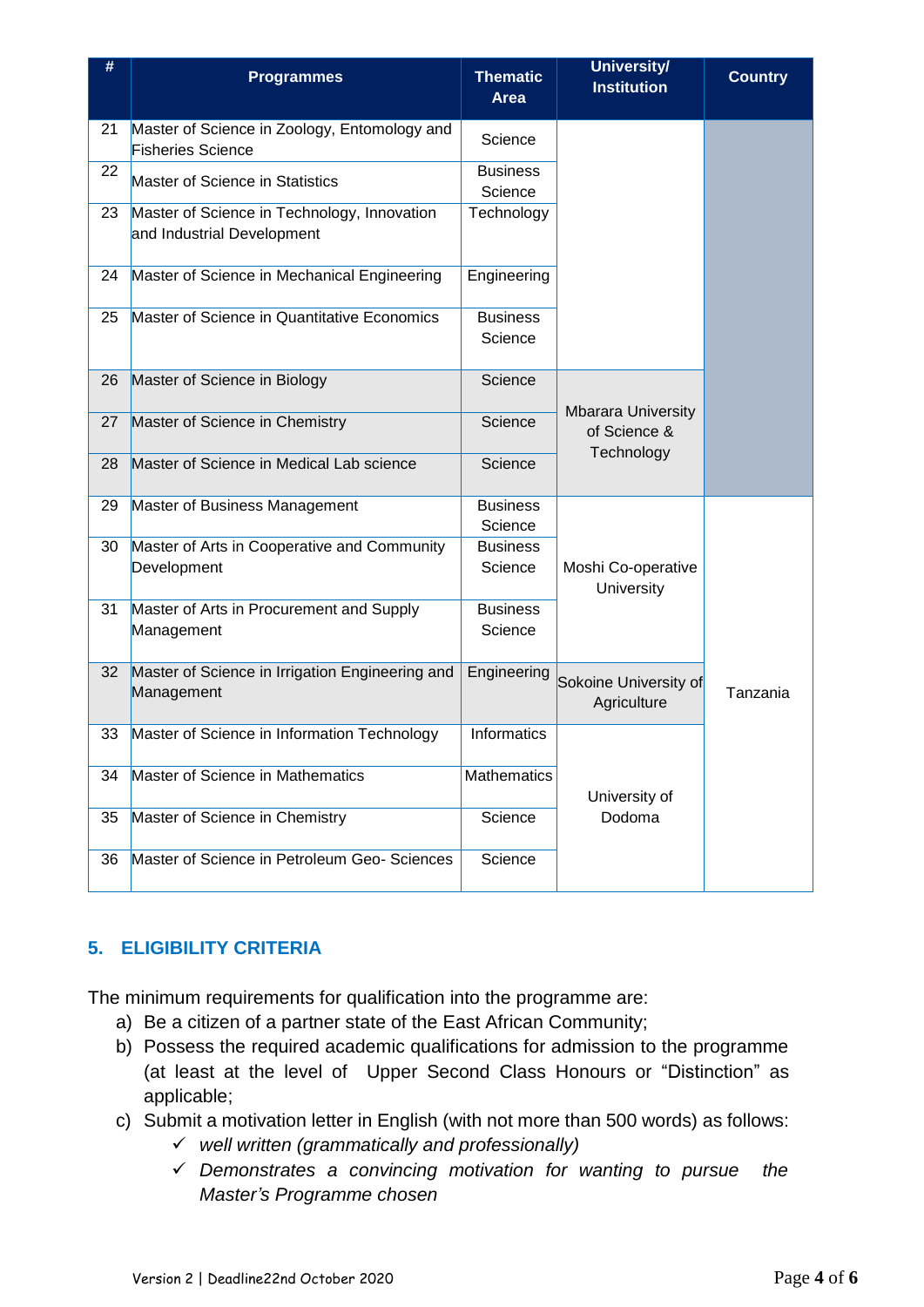- *Adequately demonstrates the applicant's foreseen professional engagement in EAC Integration agenda after completing the Master's Programme*
- *Demonstrates how they expect to apply the acquired skills and knowledge from the Master's Programme to contribute to the EAC Integration Agenda*
- *Demonstrates where they anticipate to see themselves professionally and academically in 5 and 10 years.*

#### **Note: This has to be one letter**

- d) Be **below 35** years of age; and
- e) Have obtained admission from a university in another country in the EAC Region other than their own.

#### **6. APPLICATION PROCESS**

To apply for this Scholarship, interested candidates are advised to proceed as follows:

#### **Application for admission to the university;**

- **Step 1**: Identify the programme and University of their choice from section 4 above that contains Eligible Programmes;
- **Step 2:** Fill the application form for admission to your university of choice (this can be found on the university website);
- **Step 3**: Submit the completed university application form and its supporting documents to the university indicating that you intend to apply for the EAC Scholarship Programme.

#### **Application for the EAC Scholarship Programme**

- **Step 4:** Register online to express your interest in the [EAC scholarship](https://bit.ly/3jj0n69) [\(https://bit.ly/3jj0n69\)](https://bit.ly/3jj0n69).
- **Step 5**: Download the Scholarship Application Form from the IUCEA website and fill it.
- **Step 6**: Submit both 1) the scholarship application form and its supporting documentation (see section 7 below) and 2) the university application form and its attachments **electronically** to;
	- $\checkmark$  [scholarships@iucea.org](mailto:scholarships@iucea.org) and
	- $\checkmark$  [projects@adroitconsultinternational.com](mailto:projects@adroitconsultinternational.com) indicating the subject line as; YOUR NAME, PROGRAMME APPLIED FOR AND UNIVERSITY e.g. *Tsavo Simba, MBA at Adroit University*

#### **Notes: (1) Where universities have an online application system,**  please complete this online application form then send the scholarship application form and attachments to the specified email addresses. Please ensure that you submit both application forms as described in step 6 above.

- **(2)** Candidates may apply to more than one University.
- **(3)** Candidates may apply for more than one programme; however each programme should have its own application form and attachments.